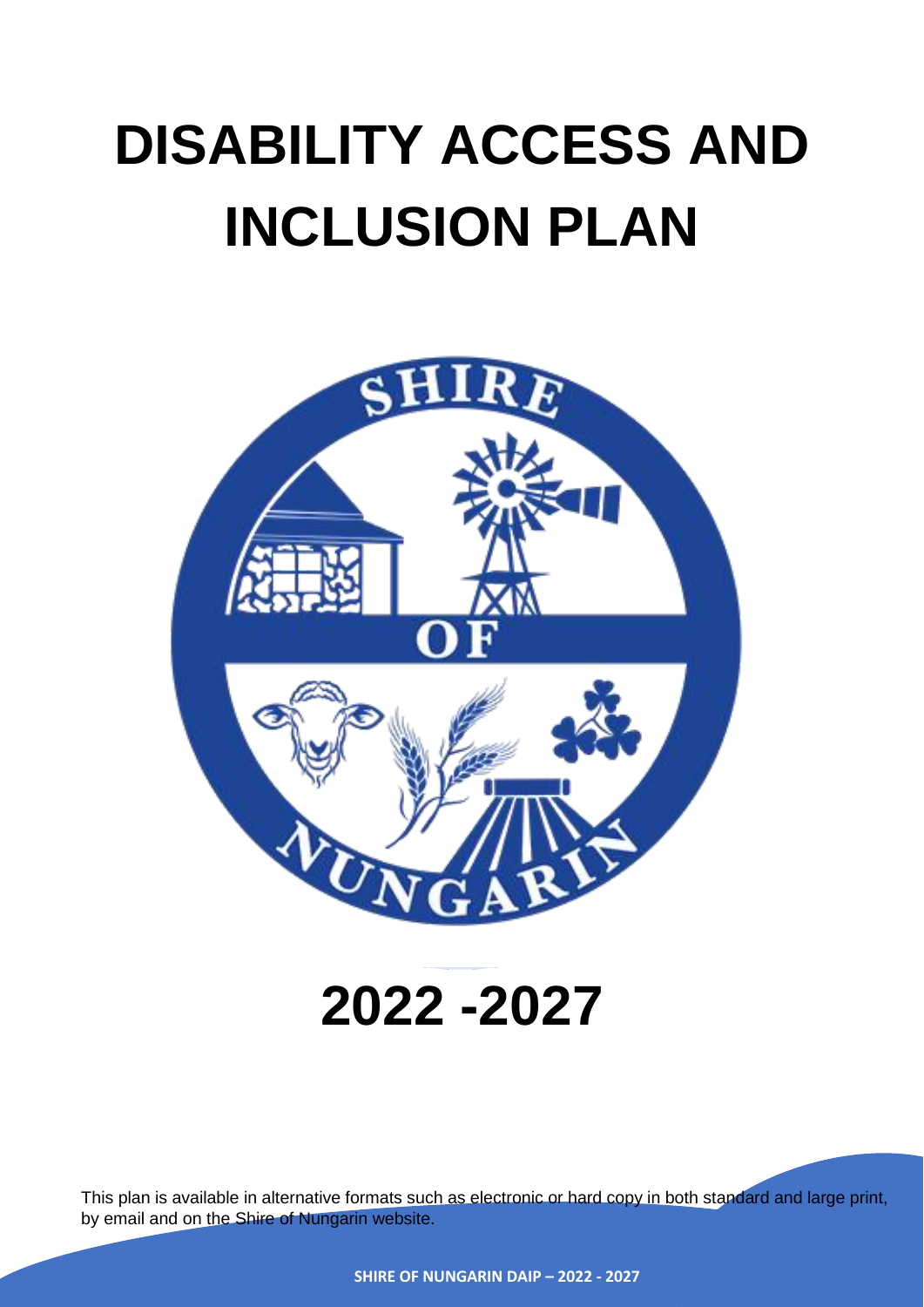# **Contents**

| $1.3$ |  |
|-------|--|
| 1.4   |  |
| 1.5   |  |
| 1.6   |  |
| 1.7   |  |
| 1.8   |  |

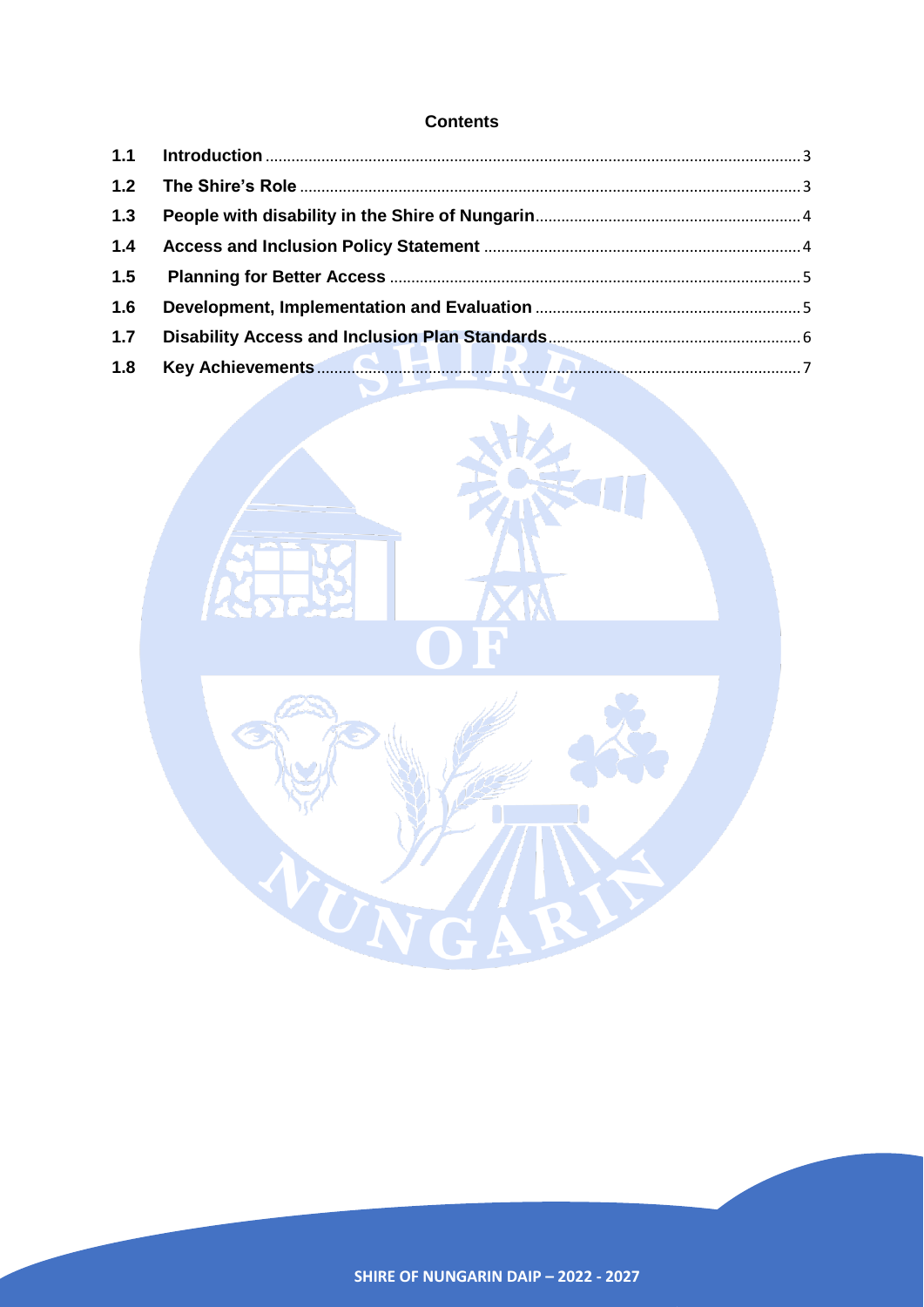# <span id="page-2-0"></span>**1.1 Introduction**

The Shire of Nungarin is situated in the North-eastern part of the Central Wheatbelt Region of Western Australia with a population less than 300. Nungarin is a three-hour drive from Perth and about a half hour drive from Merredin. The Shire of Nungarin is rich in history and covers an area of 1,145km². Its agricultural base is predominantly Wheat and Sheep farming.

**Our Vision:** A great place to live with a well-connected, strong, healthy and friendly community.

**Our Values**: We will conduct our business with:

#### **Respect**

- Value people and places and the contribution they make to the Shire.
- Develop an environment of respect for different cultures.
- Be appreciative of the aspirations of the community and what it does for itself.

#### **Inclusiveness**

- Be receptive, proactive and responsive as an organisation.
- Exist to help a community that has the capacity for self- help.
- Demonstrate leadership by promoting Council and community teamwork.

## **Fairness and equity**

- Maintain a 'whole of Shire' outlook, but recognise each community is unique and likely to have variations on their needs.
- Provide services for a variety of ages and needs.
- Respond to the community in a fair and equal way depending on need.

#### **Communication**

- Create opportunities for consultation with the broad community.
- Demonstrate leadership by promoting Council and community teamwork.

# <span id="page-2-1"></span>**1.2 The Shire's Role**

**Services to properties**: construction and maintenance of roads and footpaths; stormwater drainage; domestic waste collection and disposal, including recycling of certain domestic waste; litter control and street cleaning; street tree and roadside tree pruning; bushfire control; dog control; cat control and maintenance of parks and gardens.

**Recreation services to the community include**: provision and maintenance of outdoor playing areas for footy, netball, tennis, lawn bowls, hockey the public swimming pool facility, children's playground and BBQ area and caravan park.

**General services to the community**: Medical services are available in Kununoppin. The Shire office provides general vehicle licencing services and takes bookings for the community bus and caravan park.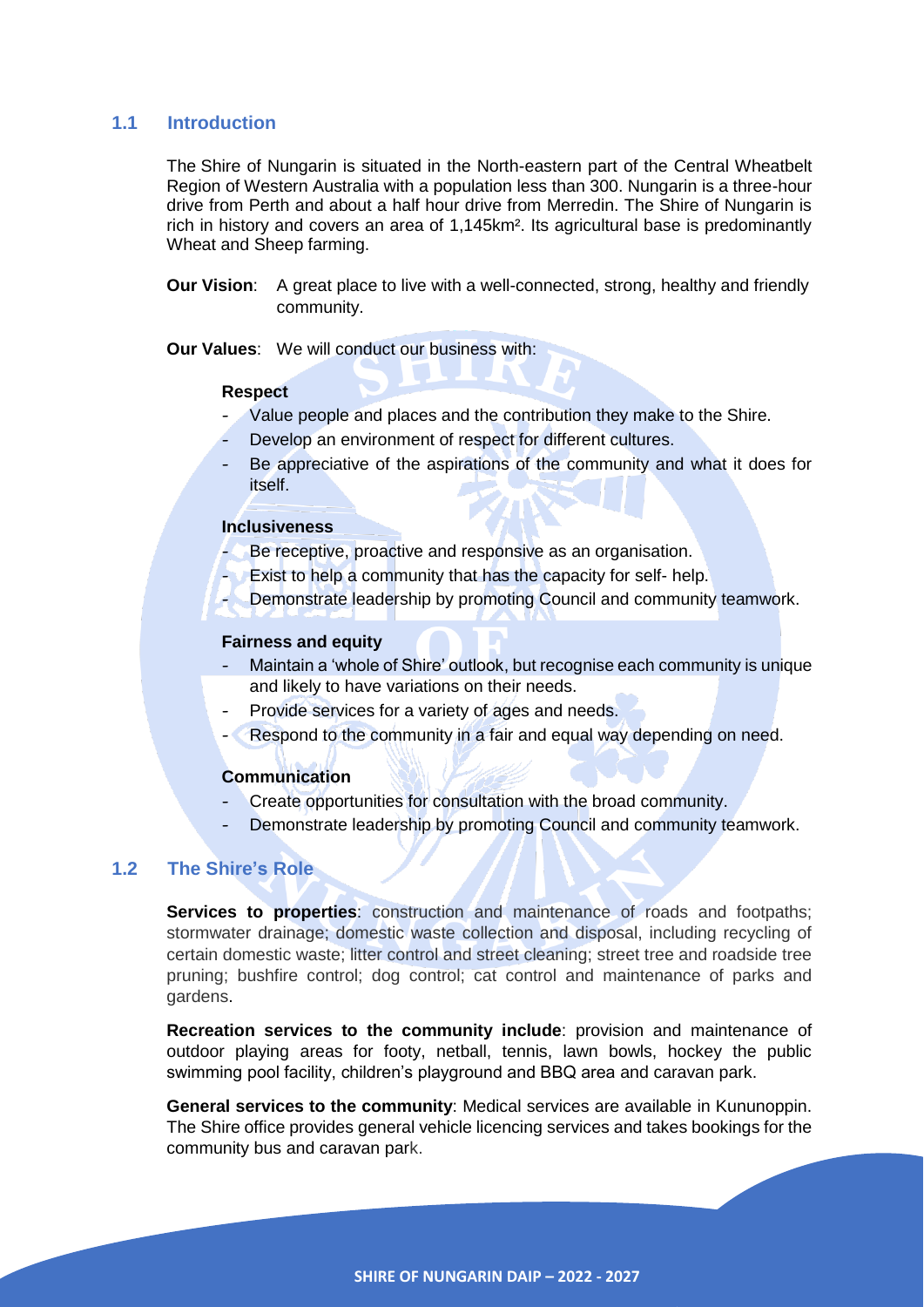**Local Government Regulatory services to the community include:** building control; environmental health and ranger service.

**Local Government Administration services include**: provision of general information to the public, lodging and resolution of complaints, collection of rates; vehicle licensing, cat and dog registrations.

**Processes of Local Government include**: ordinary and special council and committee meetings, annual elector meetings and election of council members.

## **Shire of Nungarin Facilities**:

- Nungarin Public Library
- Nungarin Heritage Machinery and Army Museum
- Nungarin Swimming Pool
- Nungarin Community Resource Centre
- Nungarin Recreation Centre
- Nungarin Caravan Base

# <span id="page-3-0"></span>**1.3 People with disability in the Shire of Nungarin**

The WA Disability Services Act (1993) defines disability as a condition:

- That is attributed to an intellectual, cognitive, neurological, sensory or physical impairment or a combination of those impairments
- That is permanent or likely to be permanent; and
- That may or may not be episodic in nature, and
- That results in a substantially reduced capacity of the person for communication, social interaction learning or mobility and a need for continuing support services.

Disability affects one third of the Western Australian population. The Australian Bureau of Statistics (ABS) estimates there are 405,500 Western Australians that have reported to having a disability (20.6% of the total population of Western Australia).

The Australian Bureau of Statistics (ABS) estimates the total population of the Shire of Nungarin to be 246 (2020). In 2018, 51 (21.6%) people within the community have a disability.

# <span id="page-3-1"></span>**1.4 Access and Inclusion Policy Statement**

The *Western Australia Disability Services Act 1993* requires all Local Governments to develop and implement a Disability Access and Inclusion Plan (DAIP) to ensure that people with disability have equal access to its information, facilities and services.

The Shire's Disability Access and Inclusion Plan is updated every five years. The plan is reviewed annually and an annual report is submitted to the Disability Services Commission.

The Shire of Nungarin is committed to ensuring that the community is accessible for and inclusive of people with disability, their families and carers.

**SHIRE OF NUNGARIN DAIP – 2022 - 2027**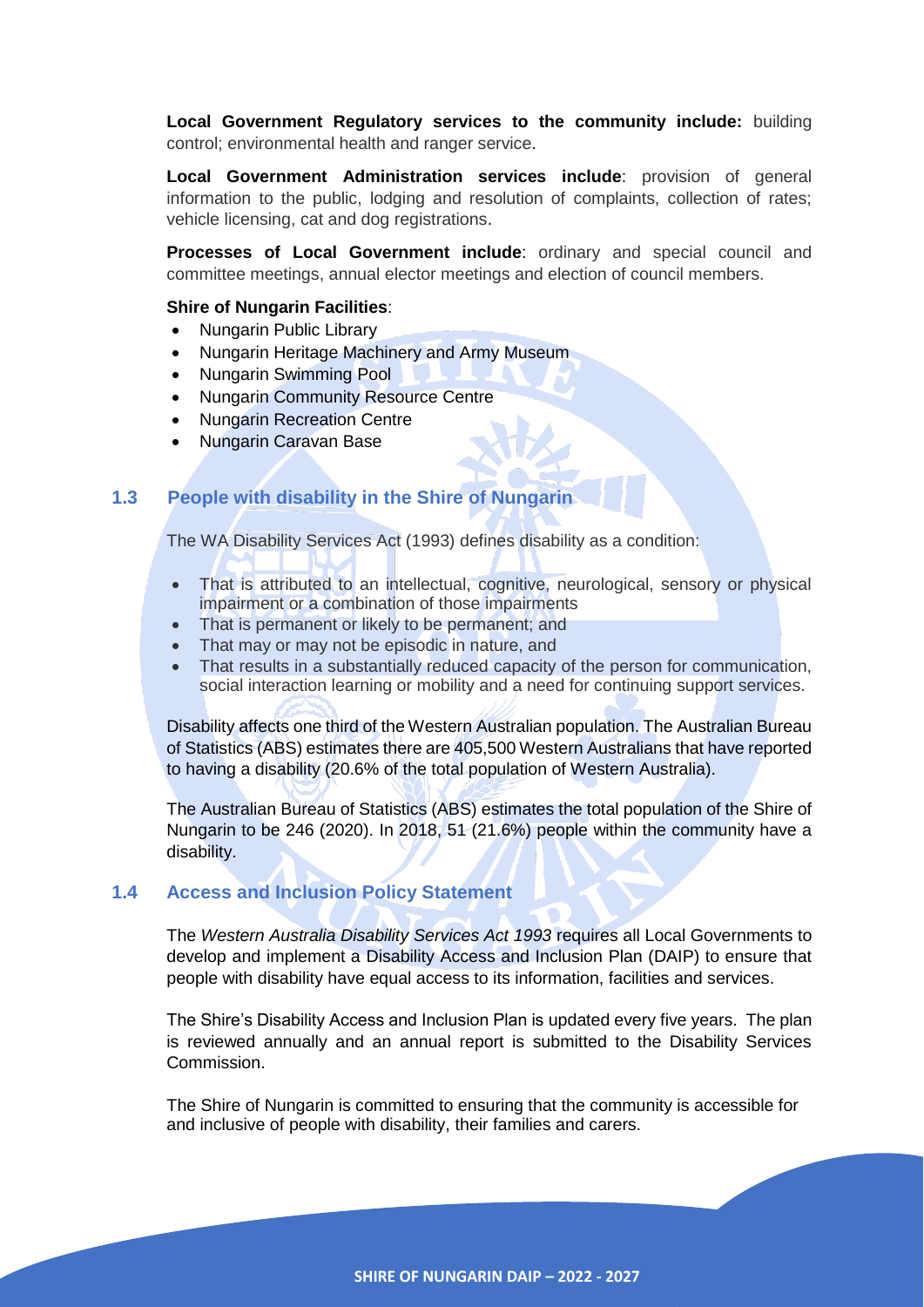The Shire of Nungarin interprets an accessible and inclusive community as one in which all Council functions, facilities and services (both in-house and contracted) are open, available and accessible to people with disability, providing them with the same opportunities, rights and responsibilities as other people in the community.

# <span id="page-4-0"></span>**1.5 Planning for Better Access**

The Shire of Nungarin:

- recognises that people with disability are valued members of the community who make a variety of contributions to local social, economic and cultural life;
- believes that a community that recognises its diversity and supports the participation and inclusion of all of its members makes for a richer community life;
- believes that people with disability, their families and carers should be supported to remain in the community;
- is committed to consulting with people with disability, their families and carers and disability organisations in addressing barriers to access and inclusion;
- is committed to supporting local community groups and businesses to provide access and inclusion of people with disability; and
- is committed to achieving the seven standards of its DAIP (refer to the DAIP standards section below).

# <span id="page-4-1"></span>**1.6 Development, Implementation and Evaluation**

**Responsibility for the Planning Process:** The Chief Executive Officer has responsibility to oversee the development, implementation, review and evaluation of the plan. The final plan is endorsed by Council and it is the responsibility of all officers to implement the relevant actions.

**Community Consultation:** The Shire is in the process of undertaking a review of its proposed plan in consultation with the community and key stakeholders in order to determine further improvements to access and inclusion.

The process included:

- examination of the initial DAIP and subsequent progress reports to see what has been achieved and what still needs work.
- consultation with key staff.
- FaceBook page offering the community / stakeholders the opportunity to provide advice or to comment on the proposed plan and on any other issues related to the DAIP.
- public notice through the …………. 2022 issue of the Nungarin Newslink offering the community / stakeholder the opportunity to provide advice or to comment on the proposed plan and on any other issues related to the DAIP. No submissions were received prior to adoption of the plan but feedback, advice and comments are welcome at any time.

**Implementation:** The proposed DAIP will be endorsed by Council and then publicly communicated through the Shire's website, FaceBook page and the Nungarin NewsLink. Capital works required to align an asset with the DAIP will be performed during renovations or refurbishment depending on funding through the budget.

The Shire is required to report the progress and results to the Department of Communities if any actions arise throughout the year related to the outcomes below.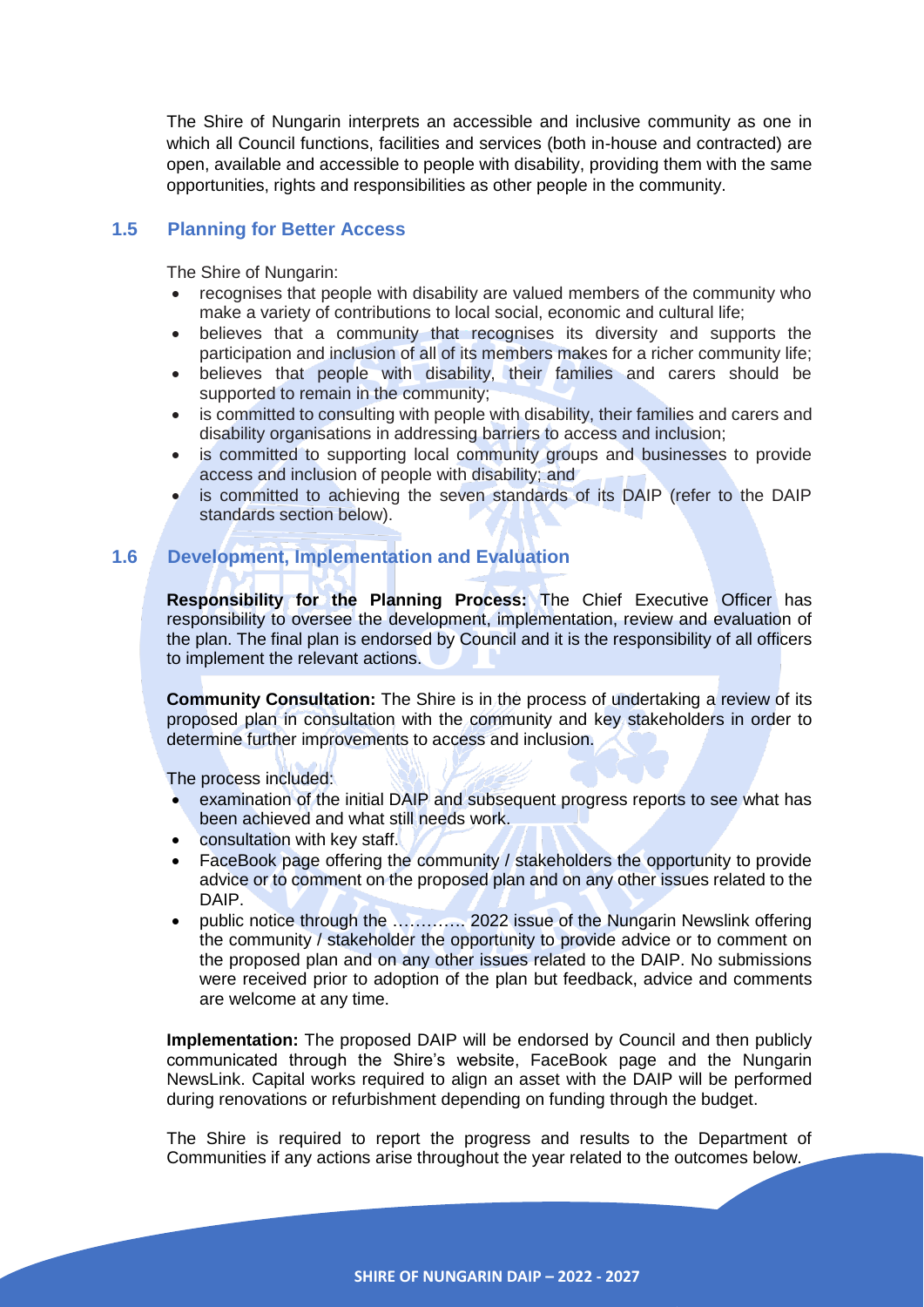# <span id="page-5-0"></span>**1.7 Disability Access and Inclusion Plan Standards**

The following standards have been designed to meet the legislative requirements, to meet the expectations of the community and to communicate the plan with all stakeholders.

**Standard 1:** the Shire will ensure:

- People with disability are provided with an opportunity to comment on access to services.
- The objectives of the DAIP are incorporated into the Shire's strategic business planning, budgeting processes and other relevant plans and strategies.
- Events are organised which are accessible to people with disability.

#### **Standard 2: the Shire will ensure:**

- People with disability have the same opportunities as other people to access the buildings and other facilities of the Shire.
- All future premises leased by the Shire are accessible.
- All premises and other infrastructure related to transport facilities are accessible.

#### **Standard 3: the Shire will ensure:**

- People with disability receive information from the Shire in a format that will enable them to access the information as readily as other people are able to access it.
- It raises awareness that information is available in alternative formats upon request.
- It provides training to staff regarding accessible information needs and how to obtain information in other formats.

#### **Standard 4: the Shire will ensure:**

- People with disability receive the same level and quality of service from the staff of the Shire as other people would
- It provides training to staff regarding disability and access issues and improve skills to provide a good service to people with disability

#### **Standard 5:** the Shire will ensure:

- People with disability have the same opportunities as other people to make complaints to the Shire.
- It provides training to staff so they can facilitate the receipt of complaints from people with disability

## **Standard 6: the Shire will ensure:**

- People with disability have the same opportunities as other people to participate in public consultation by the Shire.
- It will continually monitor the DAIP to ensure implementation and satisfactory outcomes are achieved.

#### **Standard 7: the Shire will ensure:**

- People with disability have the same opportunities as other people to obtain and maintain employment with the Shire
- It will use inclusive recruitment practices when advertising new positions